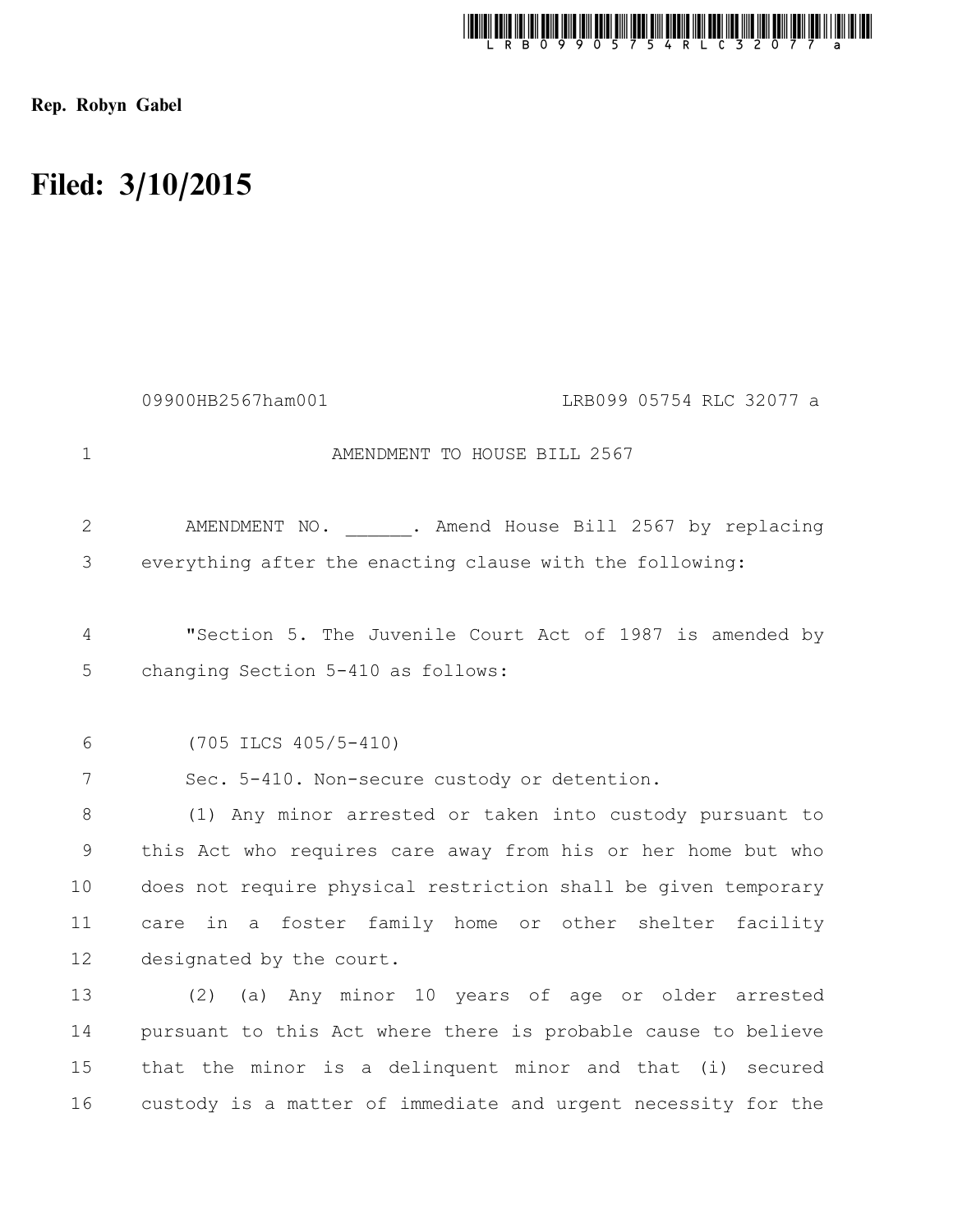09900HB2567ham001 -2- LRB099 05754 RLC 32077 a

protection of the minor or of the person or property of another, (ii) the minor is likely to flee the jurisdiction of the court, or (iii) the minor was taken into custody under a warrant, may be kept or detained in an authorized detention facility. A minor under 13 years of age shall not be admitted, kept, or detained in a detention facility unless a local youth service provider, including a provider through the Comprehensive Community Based Youth Services network, has been contacted and has not been able to accept the minor. No minor under 12 years of age shall be detained in a county jail or a municipal lockup for more than 6 hours. 1 2 3 4 5 6 7 8 9 10 11

(b) The written authorization of the probation officer or detention officer (or other public officer designated by the court in a county having 3,000,000 or more inhabitants) constitutes authority for the superintendent of any juvenile detention home to detain and keep a minor for up to 40 hours, excluding Saturdays, Sundays and court-designated holidays. These records shall be available to the same persons and pursuant to the same conditions as are law enforcement records as provided in Section 5-905. 12 13 14 15 16 17 18 19 20

(b-4) The consultation required by subsection (b-5) shall not be applicable if the probation officer or detention officer (or other public officer designated by the court in a county having 3,000,000 or more inhabitants) utilizes a scorable detention screening instrument, which has been developed with input by the State's Attorney, to determine whether a minor 21 22 23 24 25 26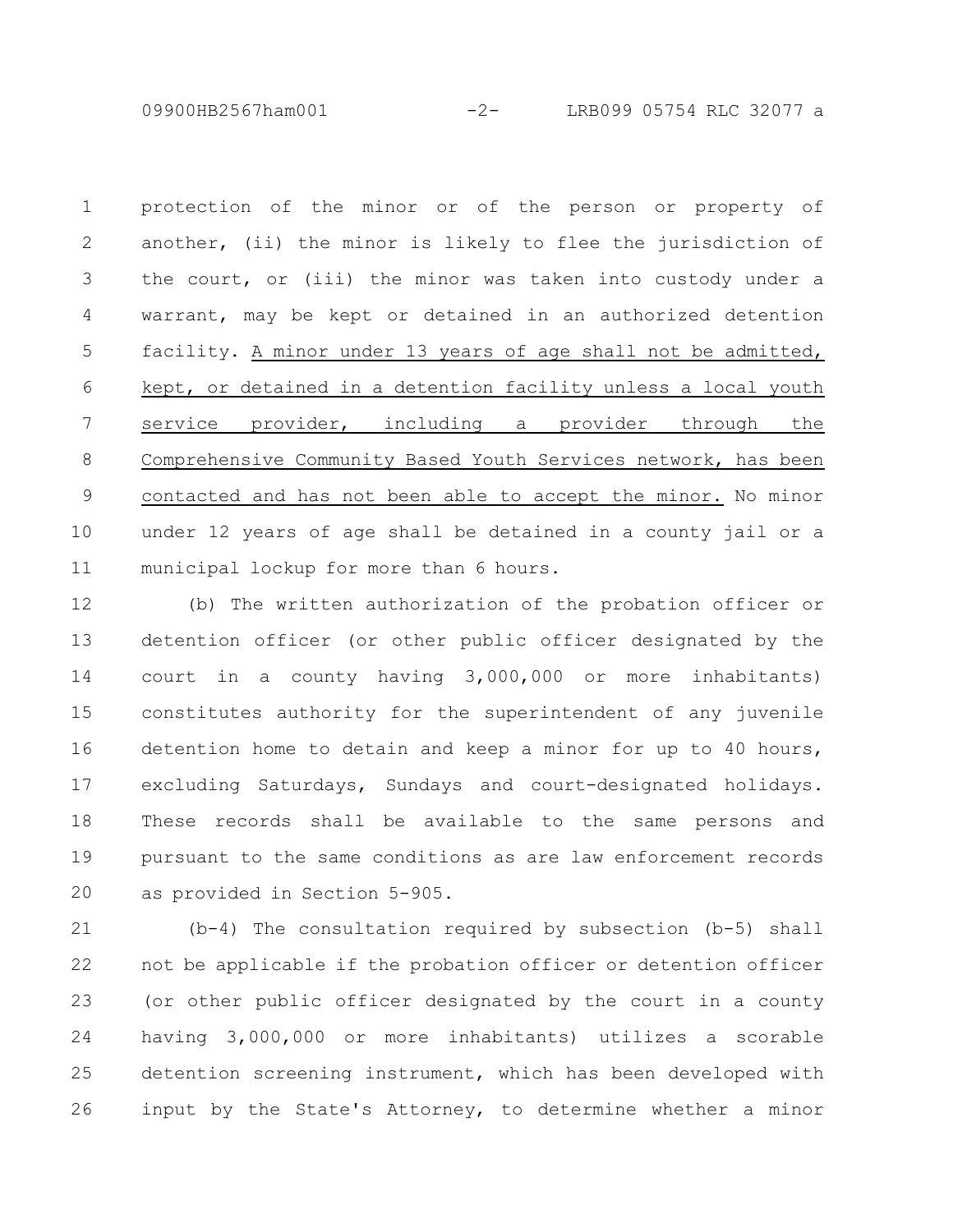should be detained, however, subsection (b-5) shall still be applicable where no such screening instrument is used or where the probation officer, detention officer (or other public officer designated by the court in a county having 3,000,000 or more inhabitants) deviates from the screening instrument. 1 2 3 4 5

(b-5) Subject to the provisions of subsection  $(b-4)$ , if a probation officer or detention officer (or other public officer designated by the court in a county having 3,000,000 or more inhabitants) does not intend to detain a minor for an offense which constitutes one of the following offenses he or she shall consult with the State's Attorney's Office prior to the release of the minor: first degree murder, second degree murder, involuntary manslaughter, criminal sexual assault, aggravated criminal sexual assault, aggravated battery with a firearm as described in Section  $12-4.2$  or subdivision (e)(1), (e)(2), (e)(3), or (e)(4) of Section 12-3.05, aggravated or heinous battery involving permanent disability or disfigurement or great bodily harm, robbery, aggravated robbery, armed robbery, vehicular hijacking, aggravated vehicular hijacking, vehicular invasion, arson, aggravated arson, kidnapping, aggravated kidnapping, home invasion, burglary, or residential burglary. 6 7 8 9 10 11 12 13 14 15 16 17 18 19 20 21

(c) Except as otherwise provided in paragraph (a), (d), or (e), no minor shall be detained in a county jail or municipal lockup for more than 12 hours, unless the offense is a crime of violence in which case the minor may be detained up to 24 hours. For the purpose of this paragraph, "crime of violence" 22 23 24 25 26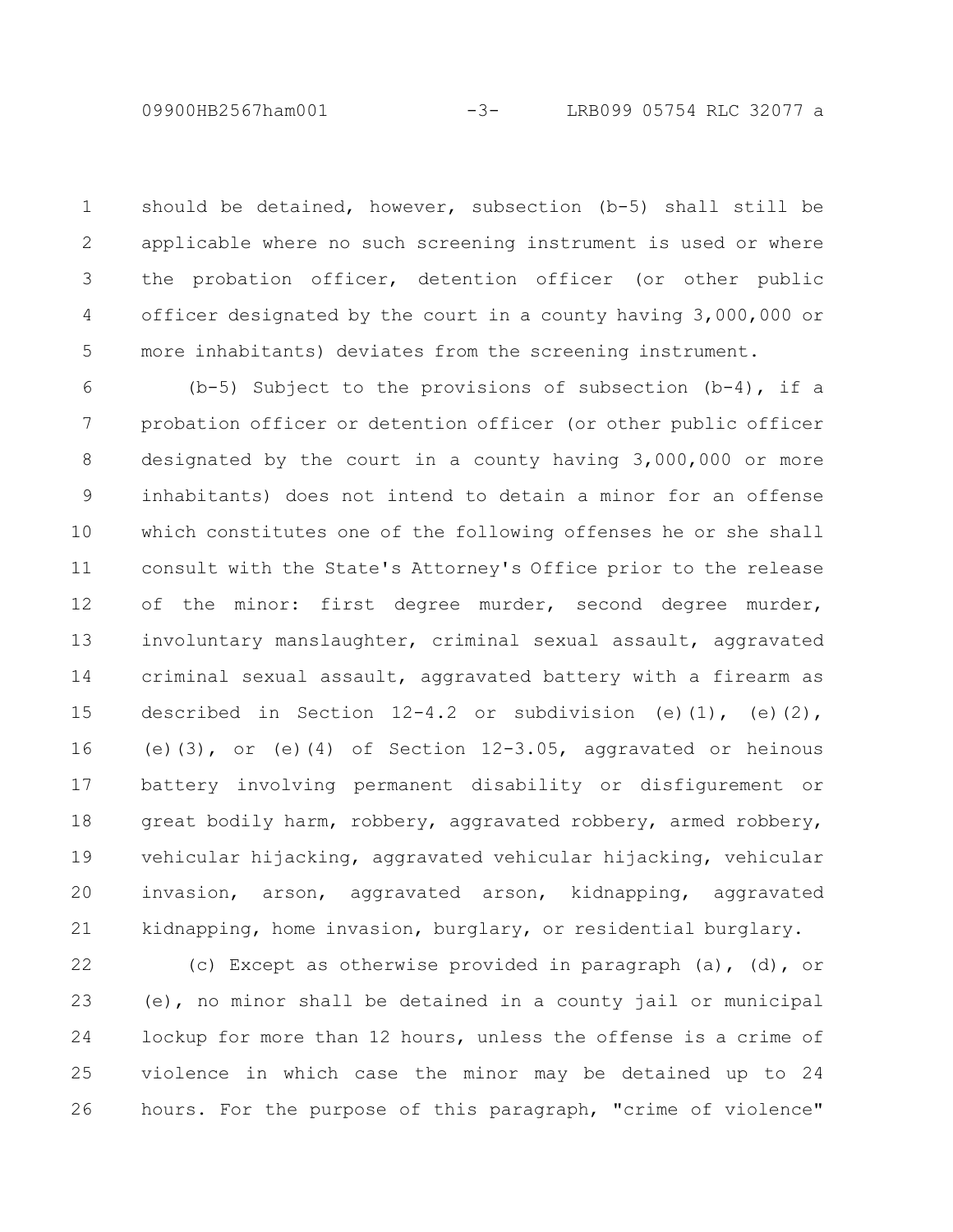has the meaning ascribed to it in Section 1-10 of the Alcoholism and Other Drug Abuse and Dependency Act. 1 2

(i) The period of detention is deemed to have begun once the minor has been placed in a locked room or cell or handcuffed to a stationary object in a building housing a county jail or municipal lockup. Time spent transporting a minor is not considered to be time in detention or secure custody. 3 4 5 6 7 8

(ii) Any minor so confined shall be under periodic supervision and shall not be permitted to come into or remain in contact with adults in custody in the building. 9 10 11

(iii) Upon placement in secure custody in a jail or lockup, the minor shall be informed of the purpose of the detention, the time it is expected to last and the fact that it cannot exceed the time specified under this Act. 12 13 14 15

(iv) A log shall be kept which shows the offense which is the basis for the detention, the reasons and circumstances for the decision to detain and the length of time the minor was in detention. 16 17 18 19

(v) Violation of the time limit on detention in a county jail or municipal lockup shall not, in and of itself, render inadmissible evidence obtained as a result of the violation of this time limit. Minors under 18 years of age shall be kept separate from confined adults and may not at any time be kept in the same cell, room or yard with adults confined pursuant to criminal law. Persons 18 years 20 21 22 23 24 25 26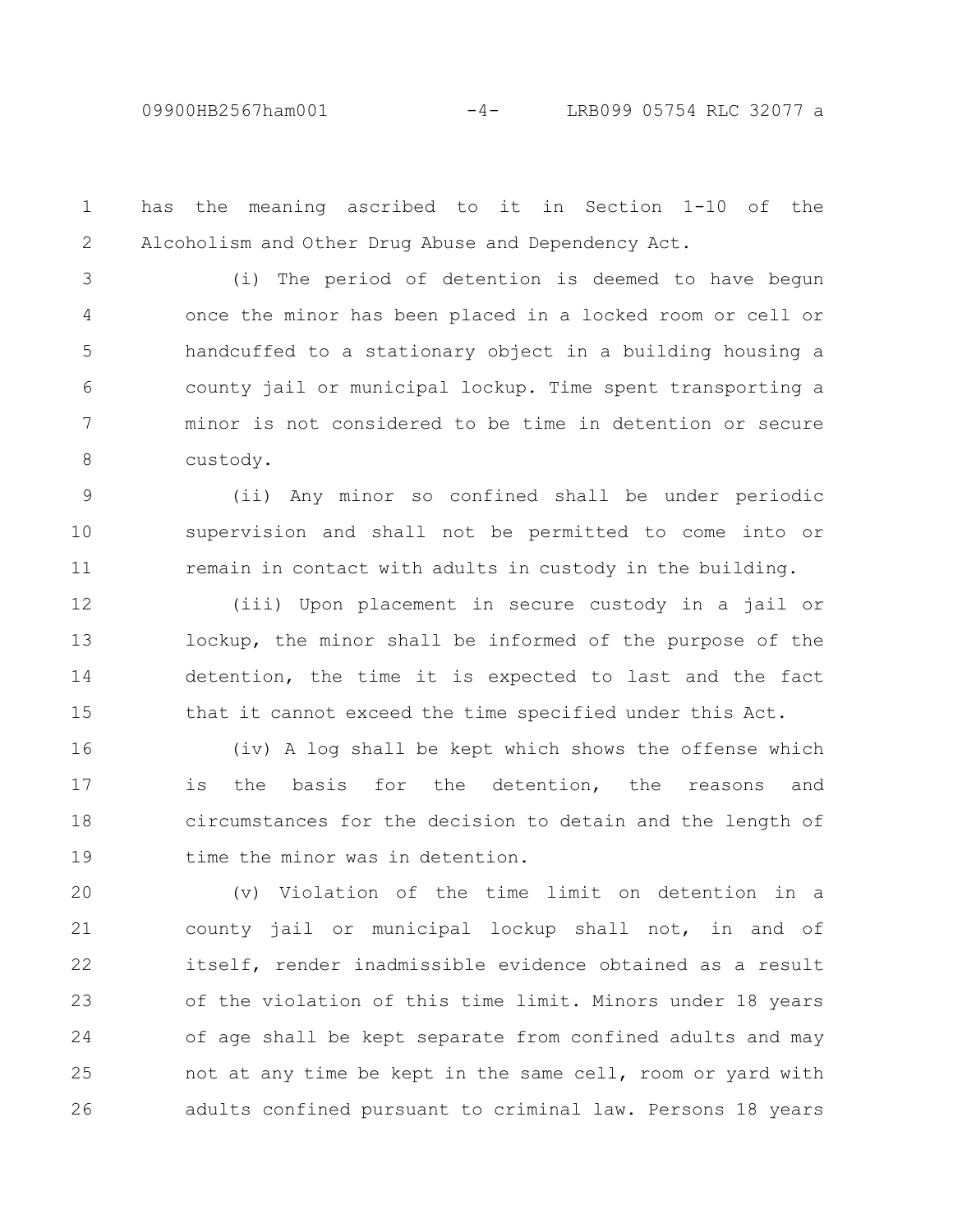09900HB2567ham001 -5- LRB099 05754 RLC 32077 a

of age and older who have a petition of delinquency filed against them may be confined in an adult detention facility. In making a determination whether to confine a person 18 years of age or older who has a petition of delinquency filed against the person, these factors, among other matters, shall be considered: 1 2 3 4 5 6

7

(A) The age of the person;

(B) Any previous delinquent or criminal history of the person; 8 9

(C) Any previous abuse or neglect history of the person; and 10 11

(D) Any mental health or educational history of the person, or both. 12 13

(d) (i) If a minor 12 years of age or older is confined in a county jail in a county with a population below 3,000,000 inhabitants, then the minor's confinement shall be implemented in such a manner that there will be no contact by sight, sound or otherwise between the minor and adult prisoners. Minors 12 years of age or older must be kept separate from confined adults and may not at any time be kept in the same cell, room, or yard with confined adults. This paragraph (d)(i) shall only apply to confinement pending an adjudicatory hearing and shall not exceed 40 hours, excluding Saturdays, Sundays and court designated holidays. To accept or hold minors during this time period, county jails shall comply with all monitoring standards adopted by the Department of Corrections and training standards 14 15 16 17 18 19 20 21 22 23 24 25 26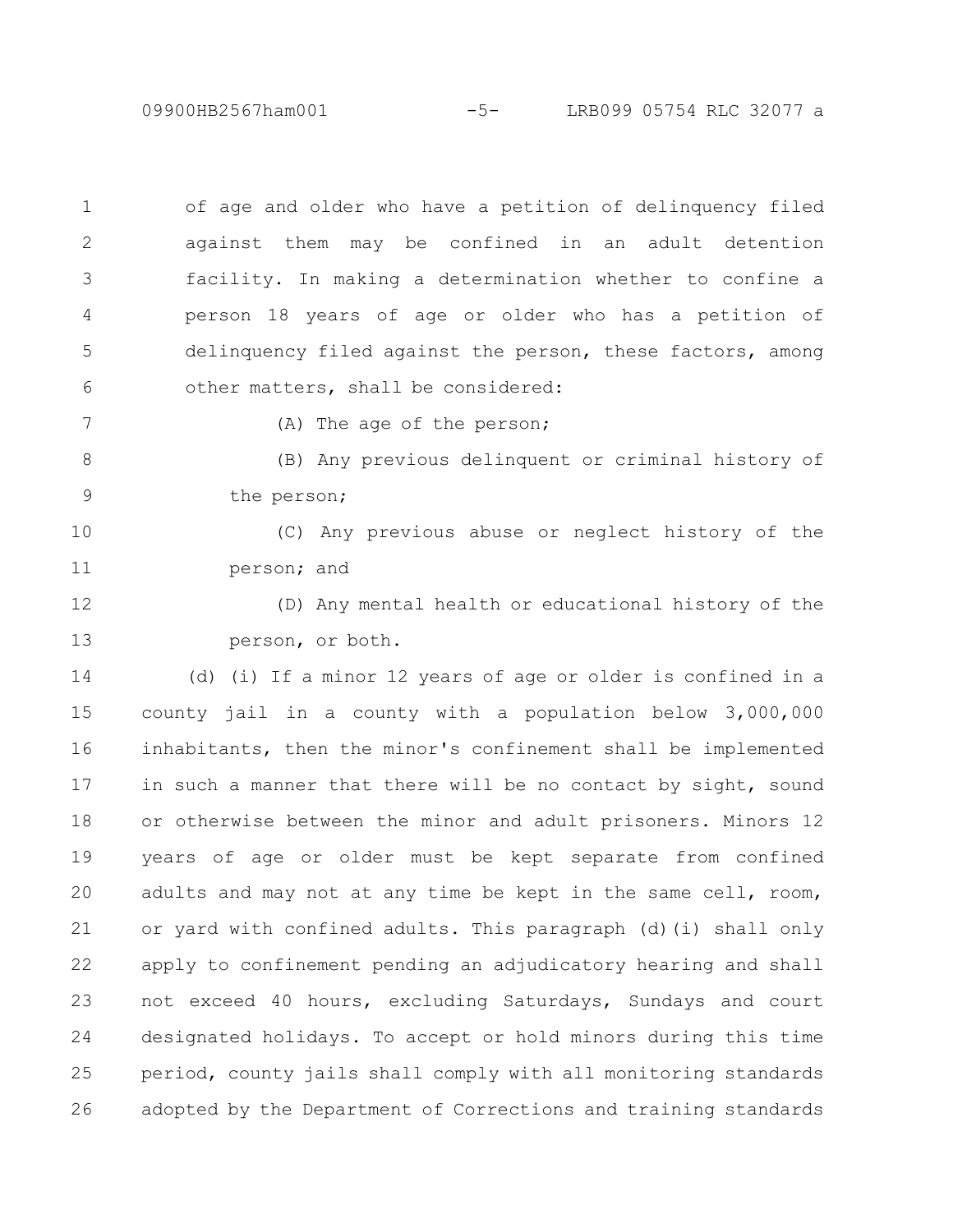approved by the Illinois Law Enforcement Training Standards Board. 1 2

(ii) To accept or hold minors, 12 years of age or older, after the time period prescribed in paragraph (d)(i) of this subsection (2) of this Section but not exceeding 7 days including Saturdays, Sundays and holidays pending an adjudicatory hearing, county jails shall comply with all temporary detention standards adopted by the Department of Corrections and training standards approved by the Illinois Law Enforcement Training Standards Board. 3 4 5 6 7 8 9 10

(iii) To accept or hold minors 12 years of age or older, after the time period prescribed in paragraphs (d)(i) and (d)(ii) of this subsection (2) of this Section, county jails shall comply with all county juvenile detention standards adopted by the Department of Juvenile Justice. 11 12 13 14 15

(e) When a minor who is at least 15 years of age is prosecuted under the criminal laws of this State, the court may enter an order directing that the juvenile be confined in the county jail. However, any juvenile confined in the county jail under this provision shall be separated from adults who are confined in the county jail in such a manner that there will be no contact by sight, sound or otherwise between the juvenile and adult prisoners. 16 17 18 19 20 21 22 23

(f) For purposes of appearing in a physical lineup, the minor may be taken to a county jail or municipal lockup under the direct and constant supervision of a juvenile police 24 25 26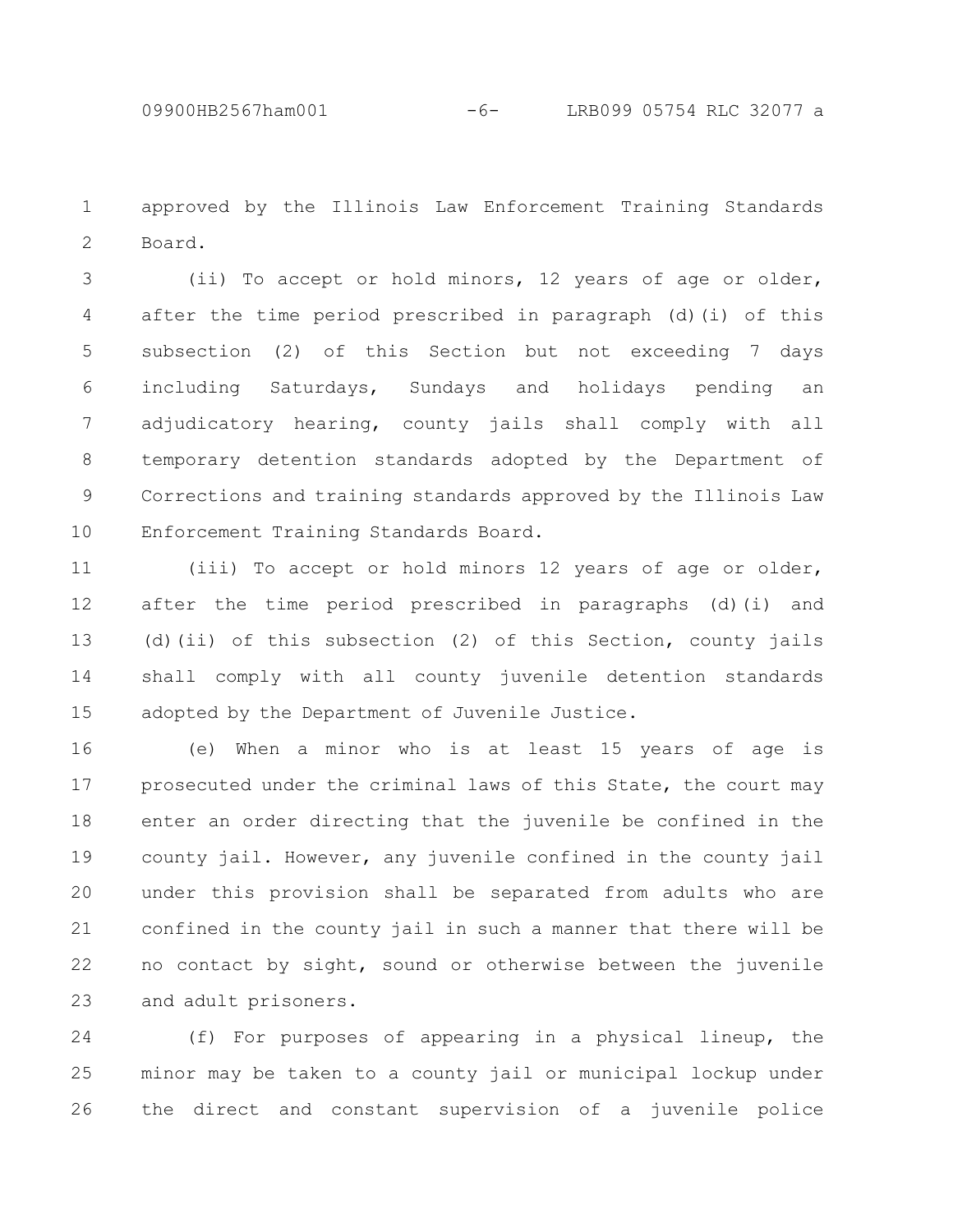officer. During such time as is necessary to conduct a lineup, and while supervised by a juvenile police officer, the sight and sound separation provisions shall not apply. 1 2 3

(g) For purposes of processing a minor, the minor may be taken to a County Jail or municipal lockup under the direct and constant supervision of a law enforcement officer or correctional officer. During such time as is necessary to process the minor, and while supervised by a law enforcement officer or correctional officer, the sight and sound separation provisions shall not apply. 4 5 6 7 8 9 10

(3) If the probation officer or State's Attorney (or such other public officer designated by the court in a county having 3,000,000 or more inhabitants) determines that the minor may be a delinquent minor as described in subsection (3) of Section 5-105, and should be retained in custody but does not require physical restriction, the minor may be placed in non-secure custody for up to 40 hours pending a detention hearing. 11 12 13 14 15 16 17

(4) Any minor taken into temporary custody, not requiring secure detention, may, however, be detained in the home of his or her parent or guardian subject to such conditions as the court may impose. 18 19 20 21

(5) The changes made to this Section by Public Act 98-61 apply to a minor who has been arrested or taken into custody on or after January 1, 2014 (the effective date of Public Act 98-61). 22 23 24 25

(Source: P.A. 98-61, eff. 1-1-14; 98-685, eff. 1-1-15; 98-756, 26